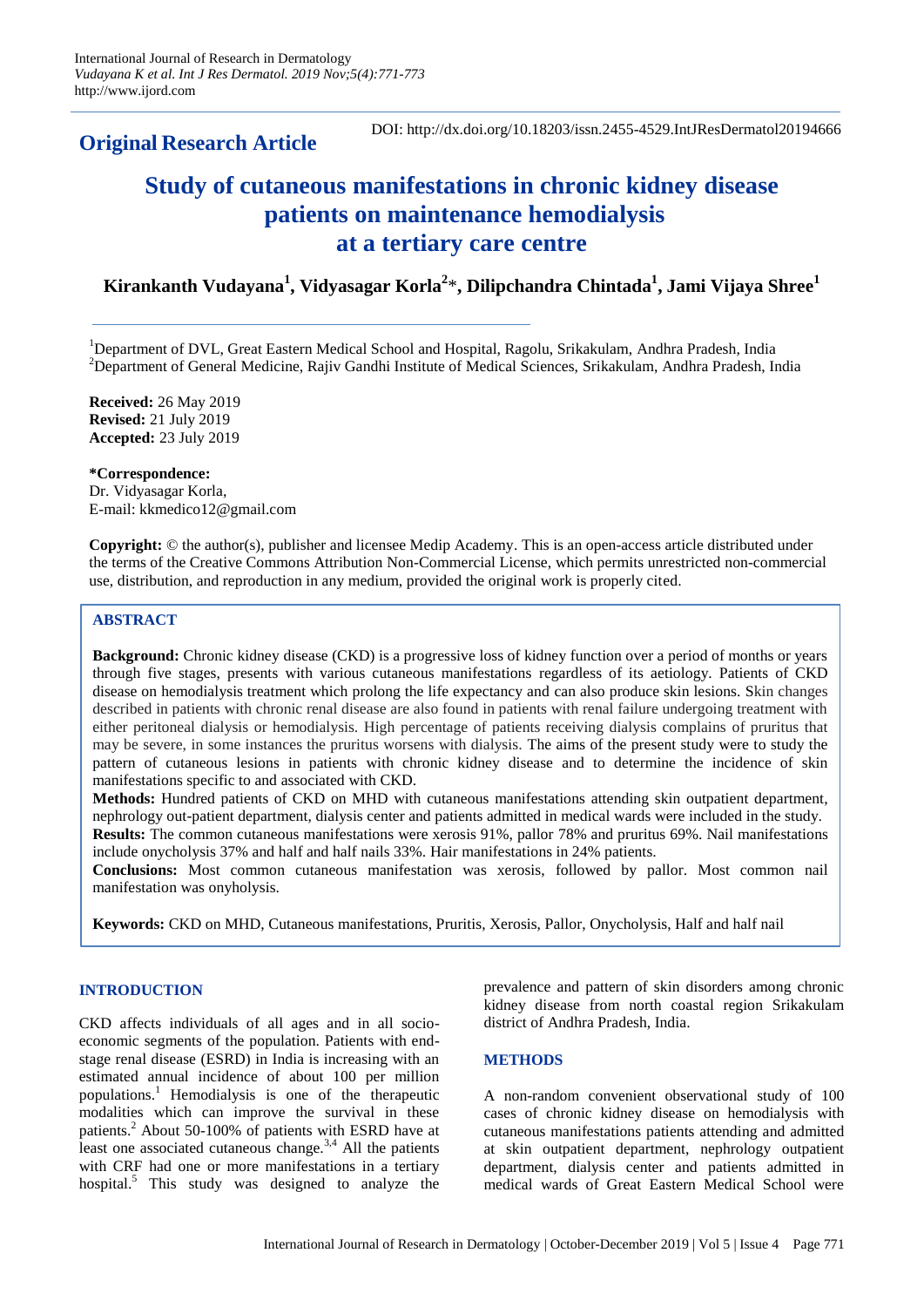included in the study. This study was conducted for period of 6 months from December 2018 to May 2019.

In the selected patients, a detailed history with particular reference to demographic details, family history of similar complaints was taken. And of CKD, duration of CKD, treatment details and duration of various symptoms and evolution of lesions was taken. The patients were clinically examined in good light, for various cutaneous manifestations of CKD such as skin lesions, nail changes, mucous membrane involvement. Relevant microbiological and histopathological investigations to confirm the diagnosis were carried out. The

data was analyzed by using percentage with MS Excel 2007.

### **RESULTS**

One hundred patients (83 males and 17 females) were examined. Most of them were aged between 40 and 55 years; the youngest patient was aged 28 years and the oldest was of 87 years. The duration of chronic renal failure varied from 1 month to several years (10 years). The various causes leading to renal failure are shown in Table 1.

### **Table 1: Etiological reasons for CKD.**

| Type of CKD                                                                                                                   |  | CGN |  |  |
|-------------------------------------------------------------------------------------------------------------------------------|--|-----|--|--|
| <b>Number</b>                                                                                                                 |  |     |  |  |
| UTM, bypartancian: DM, dispates mallitus: CCM, Chronic alemanylonephritic: CIN, Chronic interstitiel nephritic, CLE, Systemic |  |     |  |  |

HTN: hypertension; DM: diabetes mellitus; CGN: Chronic glomerulonephritis; CIN: Chronic interstitial nephritis; SLE: Systemic lupus erythematosus.

|  | <b>Table 2: Cutaneous manifestations among CKD on</b> |
|--|-------------------------------------------------------|
|  | MHD patients $(n=100)$ .                              |

| <b>Skin manifestations</b>  | N(%)    |  |  |  |  |
|-----------------------------|---------|--|--|--|--|
| Xerosis                     | 91 (91) |  |  |  |  |
| Pallor                      | 78 (78) |  |  |  |  |
| Pruritis                    | 69(69)  |  |  |  |  |
| Hyper pigmentation          | 34 (34) |  |  |  |  |
| Dermatitis                  | 17(17)  |  |  |  |  |
| Purpura                     | 6(6)    |  |  |  |  |
| Psoriasis                   | 3(3)    |  |  |  |  |
| Drug reaction               | 2(2)    |  |  |  |  |
| Uremic frost                | 2(2)    |  |  |  |  |
| <b>Bacterial infections</b> | 2(2)    |  |  |  |  |
| Fungal infections           | 2(2)    |  |  |  |  |
| Kyrles disease              | 2(2)    |  |  |  |  |
| Viral infections            | 1(1)    |  |  |  |  |
| <b>Nail manifestations</b>  |         |  |  |  |  |
| Onycholysis                 | 37(37)  |  |  |  |  |
| Half and half nails         | 33(33)  |  |  |  |  |
| Sub ungal hyperkeratosis    | 26(26)  |  |  |  |  |
| Koilonychias                | 15(15)  |  |  |  |  |
| Muerchies lines             | 13(13)  |  |  |  |  |
| Splinter hemorrhages        | 3(3)    |  |  |  |  |
| <b>Beaus</b> line           | 4(4)    |  |  |  |  |
| <b>Hair changes</b>         | 24 (24) |  |  |  |  |
| <b>Mucosal changes</b>      | 19 (19) |  |  |  |  |

All patients examined in the present study showed at least one or more than one cutaneous manifestations. In the present study most common manifestations were xerosis (91%), pallor (78%), pruritis (69%) and hyper pigmentation (34%). In the present study nail changes were onycholysis (37%), half and half nails (33%), and sub-ungal hyperkeratosis (26%). Hair changes seen in 24% patient's. Mucosal changes were seen in 19% patients. Skin manifestations in relation to causes of CKD are shown in Table 2.



**Figure 1: Xerosis.**



**Figure 2: Onycholysis.**



**Figure 3: Kyrle's disease.**

### **DISCUSSION**

Cutaneous signs of CKD on MHD Patients are extremely valuable to nephrologist. Pallor and pruritus is valuable